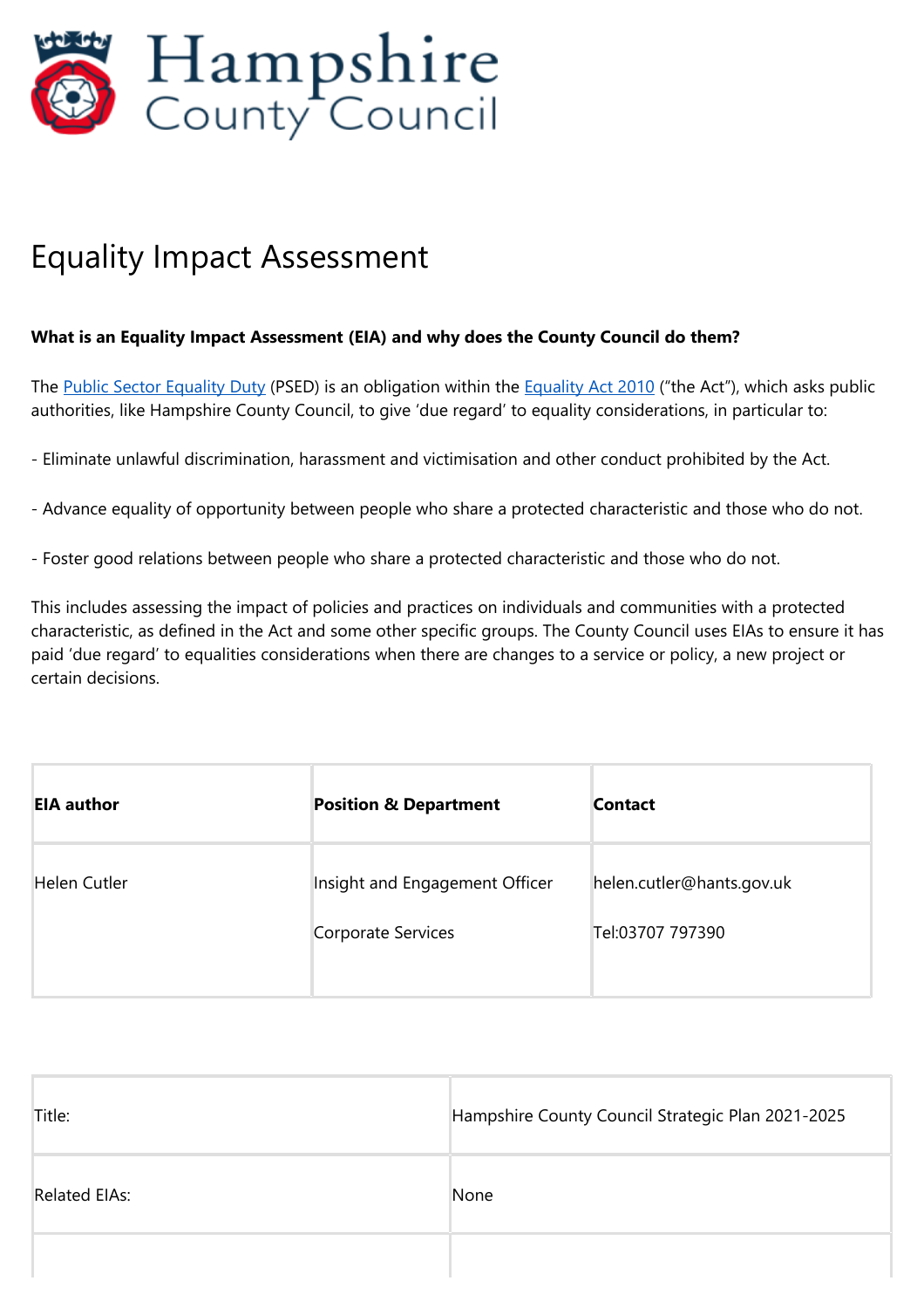| EIA for Savings Programme:         | <b>No</b>                                                                                                                                                                                                                                                                                                                                                                                                                                                                                                                                                                                                                                                                                                                       |
|------------------------------------|---------------------------------------------------------------------------------------------------------------------------------------------------------------------------------------------------------------------------------------------------------------------------------------------------------------------------------------------------------------------------------------------------------------------------------------------------------------------------------------------------------------------------------------------------------------------------------------------------------------------------------------------------------------------------------------------------------------------------------|
| Service affected                   | The whole of the County Council's operations and all<br>Hampshire residents.                                                                                                                                                                                                                                                                                                                                                                                                                                                                                                                                                                                                                                                    |
|                                    | Description of the service/policy/project/project phase The Hampshire County Council Strategic Plan 2021 – 2025<br>sets out the main outcomes that the council seeks to<br>achieve for Hampshire and its residents, and outlines the<br>Council's vision and priorities for improvement over the<br>next four years. The last Strategic Plan (Serving<br>Hampshire) was written in 2017 and needs to be<br>refreshed in order to reflect the changed circumstances in<br>which we are operating, including recovery and<br>restorations following the COVID-19 pandemic, and<br>unprecedented financial context, increasing pressure on<br>social care, the proposed new Planning system and the<br>response to climate change. |
| New/changed service/policy/project | The new Strategic Plan sets out Hampshire County<br>Council's strategic direction to 2025, explains the<br>outcomes that the Council wants to achieve to make<br>Hampshire a better place to live in, work in and visit, and<br>how the Council will achieve this. The Strategic Plan is<br>being updated to refresh the priorities and reflect the<br>changing circumstances under which the Council is<br>operating, including the recovery from the Covid-19<br>pandemic.                                                                                                                                                                                                                                                    |

#### Engagement

Departments within the Council were asked to contribute to the strategy by providing their priorities and sharing their work plans.

The draft was consulted on internally with the Leader, Cabinet and CMT. It was circulated electronically to all Council members, heads of service and service managers. The draft Plan was scrutinised as part of good governance procedures by the Policy & Resources Select Committee in June 2021 to incorporate a further range of Member views.

The Strategic Plan has been developed using the results of recent public consultation and engagement exercises, and well as by drawing on the significant body of research undertaken as part of the outcomes of Hampshire 2050 Commission.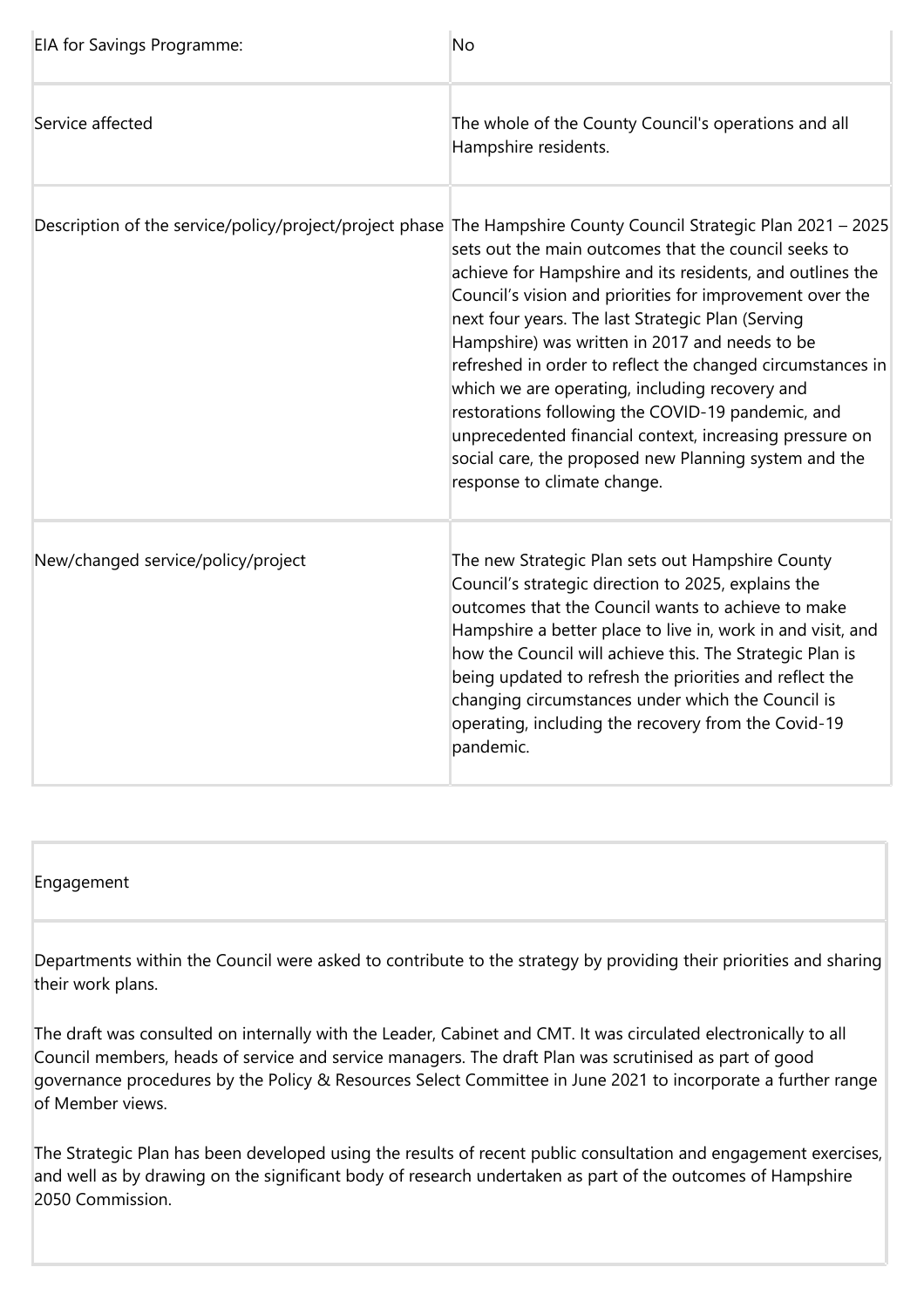### Age

| Impact on public | Positive                                                                                                                                                                                                                                                                                                                                                                                                                                                                                                                                                                                                                                                                                                                                                                                                                                                                                                                                                                                                                                                                                                                                                                                                                                                                                                                                                                                                                                                                                                                                                                                                                                                                                                                                                                                                                                                                                                                                                                                      |
|------------------|-----------------------------------------------------------------------------------------------------------------------------------------------------------------------------------------------------------------------------------------------------------------------------------------------------------------------------------------------------------------------------------------------------------------------------------------------------------------------------------------------------------------------------------------------------------------------------------------------------------------------------------------------------------------------------------------------------------------------------------------------------------------------------------------------------------------------------------------------------------------------------------------------------------------------------------------------------------------------------------------------------------------------------------------------------------------------------------------------------------------------------------------------------------------------------------------------------------------------------------------------------------------------------------------------------------------------------------------------------------------------------------------------------------------------------------------------------------------------------------------------------------------------------------------------------------------------------------------------------------------------------------------------------------------------------------------------------------------------------------------------------------------------------------------------------------------------------------------------------------------------------------------------------------------------------------------------------------------------------------------------|
| Impact on staff  | Positive                                                                                                                                                                                                                                                                                                                                                                                                                                                                                                                                                                                                                                                                                                                                                                                                                                                                                                                                                                                                                                                                                                                                                                                                                                                                                                                                                                                                                                                                                                                                                                                                                                                                                                                                                                                                                                                                                                                                                                                      |
| Rationale        | Outcome one: Hampshire maintains strong and resilient economic growth and prosperity<br>Young people and those of a working age will benefit from the plan's commitment to<br>economic growth, prosperity, inclusion and employment. This will impact residents and staff<br>equally.<br>Outcome two: People in Hampshire live safe, healthy and independent lives<br>Older people are likely to particularly benefit from the plan as it promotes improvement<br>activity on specific services such as health and social care, and using technology to support<br>this. Families will benefit from the wellbeing agenda of the plan and the commitment to<br>enabling children to have the best start in life. Children will benefit from the activity around<br>reducing the educational attainment gap and supporting all young people to fulfil their<br>potential, as well as improvement activity in social care.<br>Outcome three: People in Hampshire enjoy a rich and diverse environment<br>People of all ages are likely to benefit from the environmental commitments and focus on<br>sustainability of the plan and the idea of place shaping.<br>Outcome four: People in Hampshire enjoy being part of strong, inclusive, resilient<br>communities<br>People of all ages will benefit from the commitment to tackle health and social inequalities<br>and promote equity, diversity and sustainability.<br>The Armed Forces community will benefit from the commitment to Armed Forces Covenant.<br>The Council's commitment to exploiting digital innovation in the development and delivery<br>of its services has proven very successful, especially with younger people, and there is a<br>positive legacy from this. However, this may make it more difficult for residents who are less<br>technically able to fully engage with the council. This could have a greater impact on older<br>people, particularly the most senior members of society.<br><b>Mitigation:</b> |
|                  |                                                                                                                                                                                                                                                                                                                                                                                                                                                                                                                                                                                                                                                                                                                                                                                                                                                                                                                                                                                                                                                                                                                                                                                                                                                                                                                                                                                                                                                                                                                                                                                                                                                                                                                                                                                                                                                                                                                                                                                               |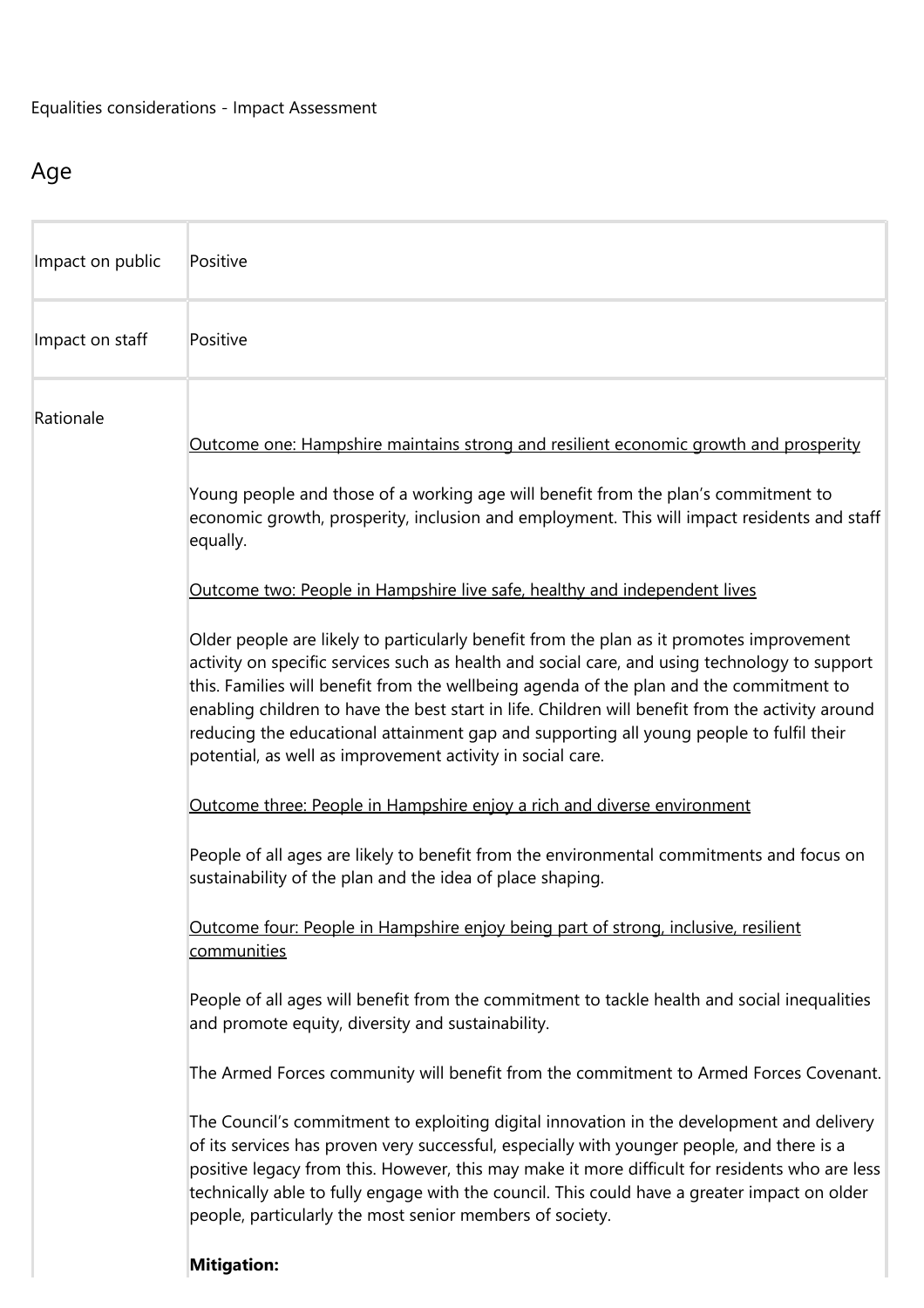|            | It will continue to be possible to contact and arrange delivery of services by methods other<br>than digital, enabling less technically able residents to access the support they require.<br>The Council takes a cross-departmental approach for digital enablement to ensure that<br>residents receive support to access services in this way. |
|------------|--------------------------------------------------------------------------------------------------------------------------------------------------------------------------------------------------------------------------------------------------------------------------------------------------------------------------------------------------|
| Mitigation |                                                                                                                                                                                                                                                                                                                                                  |

# Disability

| Impact on public | Positive                                                                                                                                                                                                                                                                                                                                                                                                                                                                                                                                                                                                                                                                                                                                                                                                                                                                                                                                                                                                                                                                                                                                                                                                                                                                    |
|------------------|-----------------------------------------------------------------------------------------------------------------------------------------------------------------------------------------------------------------------------------------------------------------------------------------------------------------------------------------------------------------------------------------------------------------------------------------------------------------------------------------------------------------------------------------------------------------------------------------------------------------------------------------------------------------------------------------------------------------------------------------------------------------------------------------------------------------------------------------------------------------------------------------------------------------------------------------------------------------------------------------------------------------------------------------------------------------------------------------------------------------------------------------------------------------------------------------------------------------------------------------------------------------------------|
| Impact on staff  | Neutral                                                                                                                                                                                                                                                                                                                                                                                                                                                                                                                                                                                                                                                                                                                                                                                                                                                                                                                                                                                                                                                                                                                                                                                                                                                                     |
| Rationale        | Outcome one: Hampshire maintains strong and resilient economic growth and prosperity<br>Some groups may benefit from the commitment to maximising opportunities for<br>employment and inclusion.<br>Outcome two: People in Hampshire live safe, healthy and independent lives<br>Groups with specific needs are likely to benefit from the Plan as it promotes improvement<br>activity on specific services such as health, safety, independent living and access to services.<br>Outcome three: People in Hampshire enjoy a rich and diverse environment<br>The Plan's commitment to the maintenance and enhancement of the natural environment<br>will benefit all members of society, bringing with it all the health and wellbeing benefits<br>associated with outside spaces and fresh air.<br>Outcome four: People in Hampshire enjoy being part of strong, inclusive, resilient<br>communities, promoting fair access to services, opportunities and life chances.<br>There may be positive impacts for people as the plan promotes inclusion and the diversity<br>agenda as a whole.<br>Certain groups may struggle to understand the document in its original format.<br>The Council's commitment to exploiting digital innovation in the development and delivery |
|                  | of its services may make it more difficult for residents who do not have access to the<br>internet (through choice or for financial reasons) or do not wish to access services in this                                                                                                                                                                                                                                                                                                                                                                                                                                                                                                                                                                                                                                                                                                                                                                                                                                                                                                                                                                                                                                                                                      |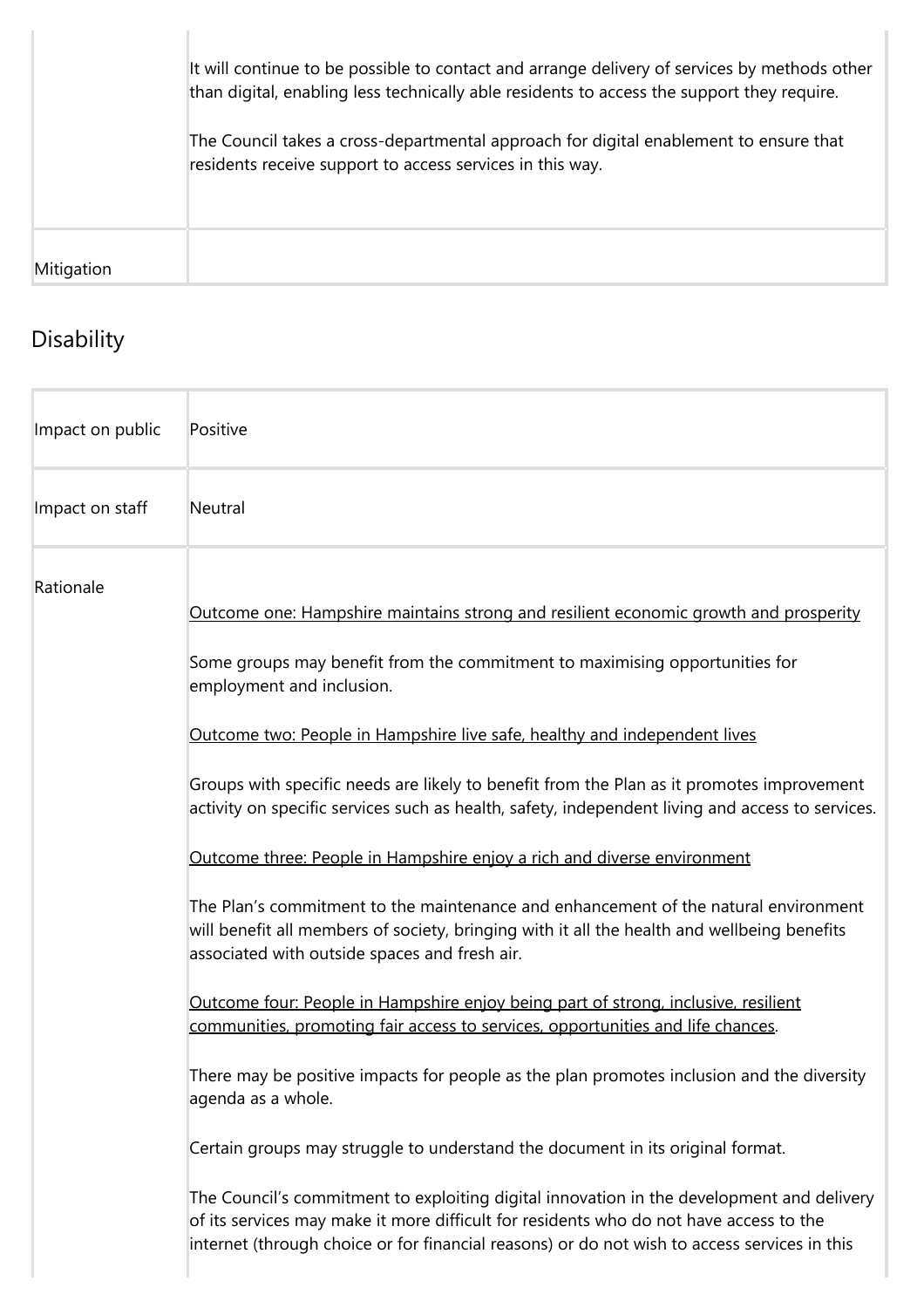|            | manner to fully engage with the council.                                                                                                                                                     |
|------------|----------------------------------------------------------------------------------------------------------------------------------------------------------------------------------------------|
|            | <b>Mitigation:</b>                                                                                                                                                                           |
|            | Alternative versions of the Strategic Plan and policies and documents related to it will be<br>available if requested, as per corporate quidelines.                                          |
|            | It will continue to be possible to contact and arrange delivery of services by methods other<br>than digital, enabling residents without internet access to access the support they require. |
|            | The Council takes a cross-departmental approach for digital enablement to ensure that<br>residents receive support to access services in this way.                                           |
|            |                                                                                                                                                                                              |
| Mitigation |                                                                                                                                                                                              |

## Gender Reassignment

| Impact on public | Neutral                                                                                                         |
|------------------|-----------------------------------------------------------------------------------------------------------------|
| Impact on staff  | Neutral                                                                                                         |
| Rationale        | There may be positive impacts for people as the plan promotes inclusion and the diversity<br>agenda as a whole. |
| Mitigation       |                                                                                                                 |

## Pregnancy and Maternity

| Impact on public | Neutral |
|------------------|---------|
| Impact on staff  | Neutral |
|                  |         |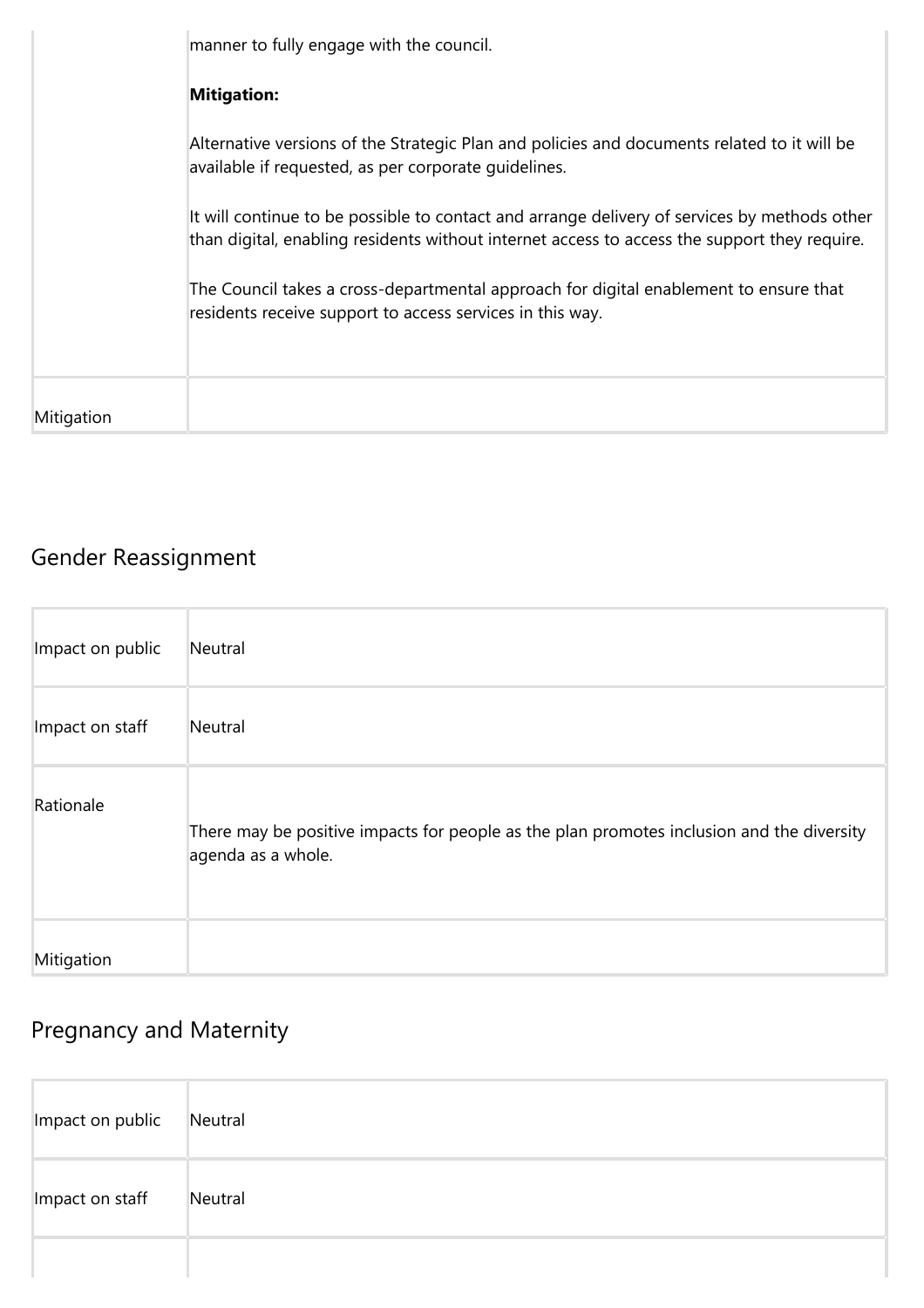| Rationale  | There may be positive impacts as the plan promotes inclusion and diversity. |
|------------|-----------------------------------------------------------------------------|
| Mitigation |                                                                             |

### Race

| Impact on public | Positive                                                                                                                                                                                                                                                                                                                                                                                                                                                                                                                                                                                                                                                                                                                                                                                                                                                                                                                                                                                                                              |
|------------------|---------------------------------------------------------------------------------------------------------------------------------------------------------------------------------------------------------------------------------------------------------------------------------------------------------------------------------------------------------------------------------------------------------------------------------------------------------------------------------------------------------------------------------------------------------------------------------------------------------------------------------------------------------------------------------------------------------------------------------------------------------------------------------------------------------------------------------------------------------------------------------------------------------------------------------------------------------------------------------------------------------------------------------------|
| Impact on staff  | Neutral                                                                                                                                                                                                                                                                                                                                                                                                                                                                                                                                                                                                                                                                                                                                                                                                                                                                                                                                                                                                                               |
| Rationale        | Outcome one: Hampshire maintains strong and resilient economic growth and prosperity<br>The Plan will maximise opportunities for inclusion through employment by equipping<br>people with the right skills to support, and benefit from, economic growth. This will benefit<br>certain groups.<br>Outcome two: People in Hampshire live safe, healthy and independent lives<br>Public Health's focus on health inequalities will be of benefit to certain groups. The support<br>for groups who have been disproportionately affected by COVID-19 will be particularly<br>beneficial to BAME communities.<br>There may be positive impacts for certain groups of people as the Plan promotes inclusion<br>and diversity.<br>People whose first language is not English may struggle to understand the document in its<br>original format.<br><b>Mitigation:</b><br>Translated and alternative versions of the Strategic Plan and policies and documents related<br>to it will be available if requested, as per corporate guidelines. |
| Mitigation       |                                                                                                                                                                                                                                                                                                                                                                                                                                                                                                                                                                                                                                                                                                                                                                                                                                                                                                                                                                                                                                       |

## Religion or Belief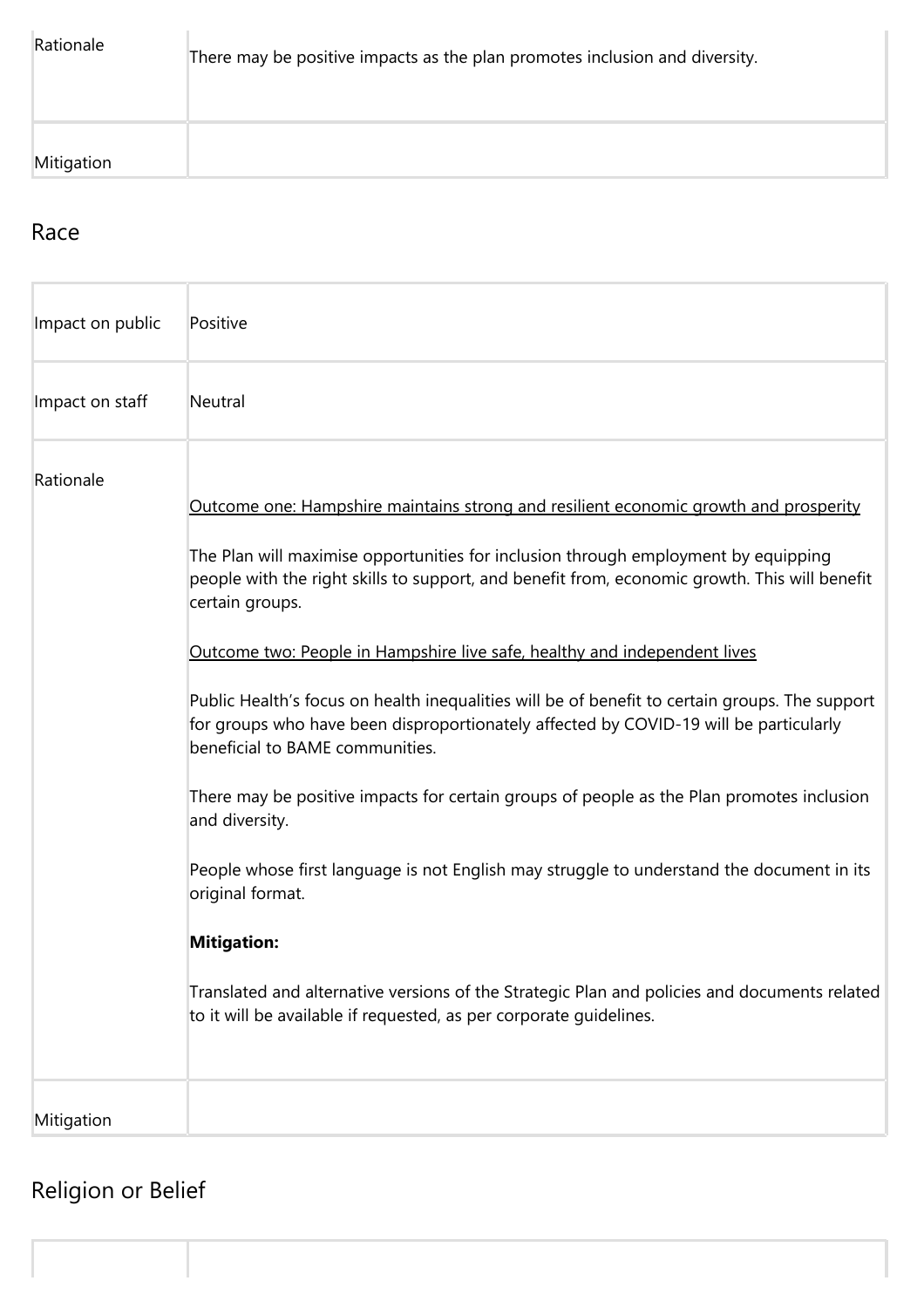| Impact on public | Neutral                                                                                                     |
|------------------|-------------------------------------------------------------------------------------------------------------|
| Impact on staff  | Neutral                                                                                                     |
| Rationale        | There may be positive impacts for certain groups of people as the plan promotes inclusion<br>and diversity. |
| Mitigation       |                                                                                                             |

### Sex

| Impact on public | Positive                                                                                                                                                                                                                                                                                                                                                                                                                                                                                                                                                                                                                                                                                                      |
|------------------|---------------------------------------------------------------------------------------------------------------------------------------------------------------------------------------------------------------------------------------------------------------------------------------------------------------------------------------------------------------------------------------------------------------------------------------------------------------------------------------------------------------------------------------------------------------------------------------------------------------------------------------------------------------------------------------------------------------|
| Impact on staff  | Neutral                                                                                                                                                                                                                                                                                                                                                                                                                                                                                                                                                                                                                                                                                                       |
| Rationale        | Outcome one: Hampshire maintains strong and resilient economic growth and prosperity<br>Some groups may benefit from the commitment to maximising opportunities for<br>employment and inclusion.<br>Outcome two: People in Hampshire live safe, healthy and independent lives<br>Certain groups may benefit from the Plan as it promotes improvement activity on specific<br>services such as access to services.<br>Outcome four: People in Hampshire enjoy being part of strong, inclusive, resilient<br>communities, promoting fair access to services, opportunities and life chances.<br>There may be positive impacts for people as the plan promotes inclusion and the diversity<br>agenda as a whole. |
| Mitigation       |                                                                                                                                                                                                                                                                                                                                                                                                                                                                                                                                                                                                                                                                                                               |

### Sexual Orientation

ľ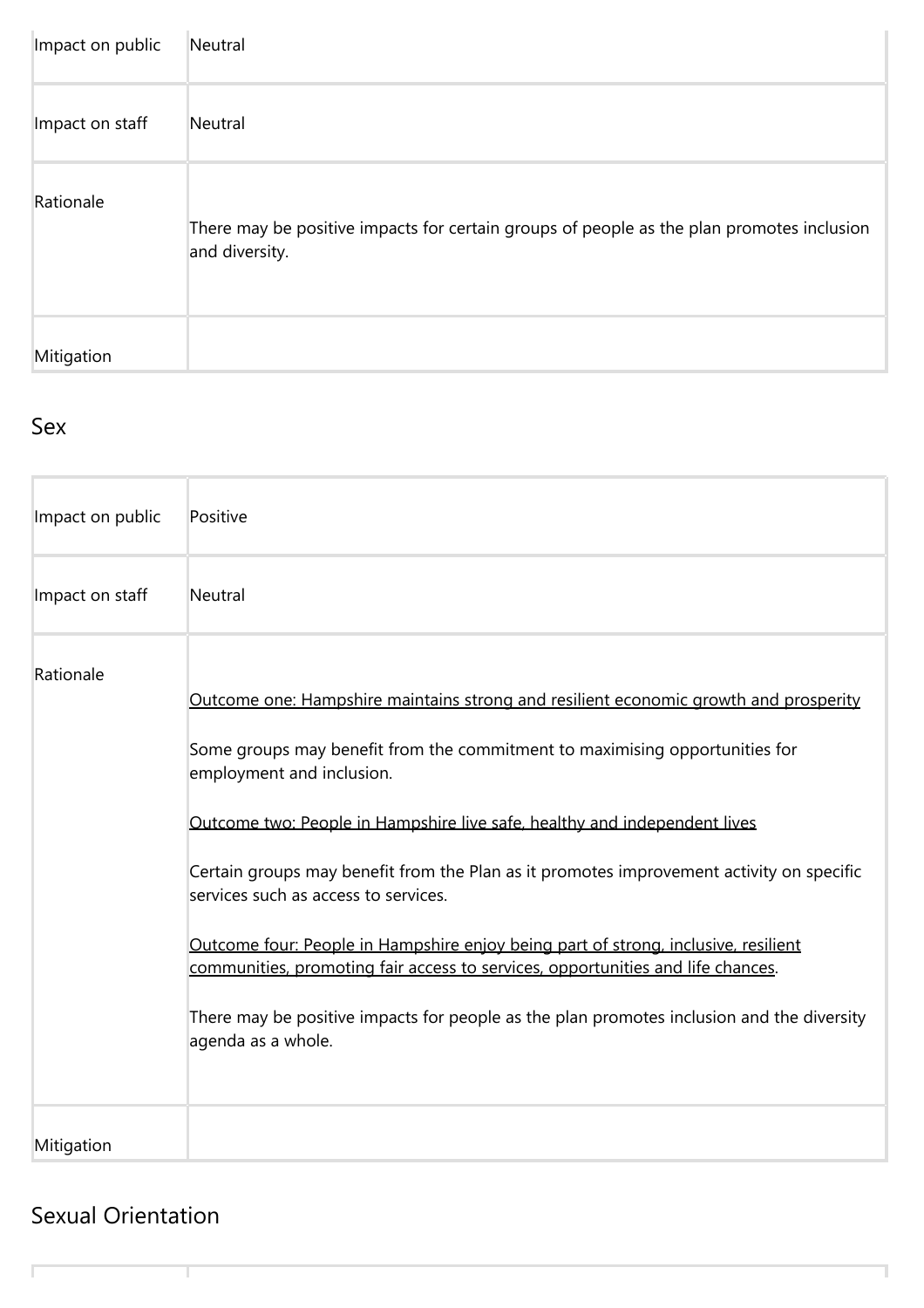| Impact on public | Positive                                                                                                        |
|------------------|-----------------------------------------------------------------------------------------------------------------|
| Impact on staff  | Neutral                                                                                                         |
| Rationale        | There may be positive impacts for people as the plan promotes inclusion and the diversity<br>agenda as a whole. |
| Mitigation       |                                                                                                                 |

## Marriage and Civil Partnership

| Impact on public | Neutral                                                                                                     |
|------------------|-------------------------------------------------------------------------------------------------------------|
| Impact on staff  | Neutral                                                                                                     |
| Rationale        | There may be positive impacts for certain groups of people as the plan promotes inclusion<br>and diversity. |
| Mitigation       |                                                                                                             |

### Poverty

| Impact on public | Positive                                                                                                                                                                                                                                                              |
|------------------|-----------------------------------------------------------------------------------------------------------------------------------------------------------------------------------------------------------------------------------------------------------------------|
| Impact on staff  | Neutral                                                                                                                                                                                                                                                               |
| Rationale        | <u>Outcome one: Hampshire maintains strong and resilient economic growth and prosperity</u><br>Groups with specific needs, such as those on low incomes or unemployed are likely to<br>particularly benefit from the focus of the Plan on employment and the economy. |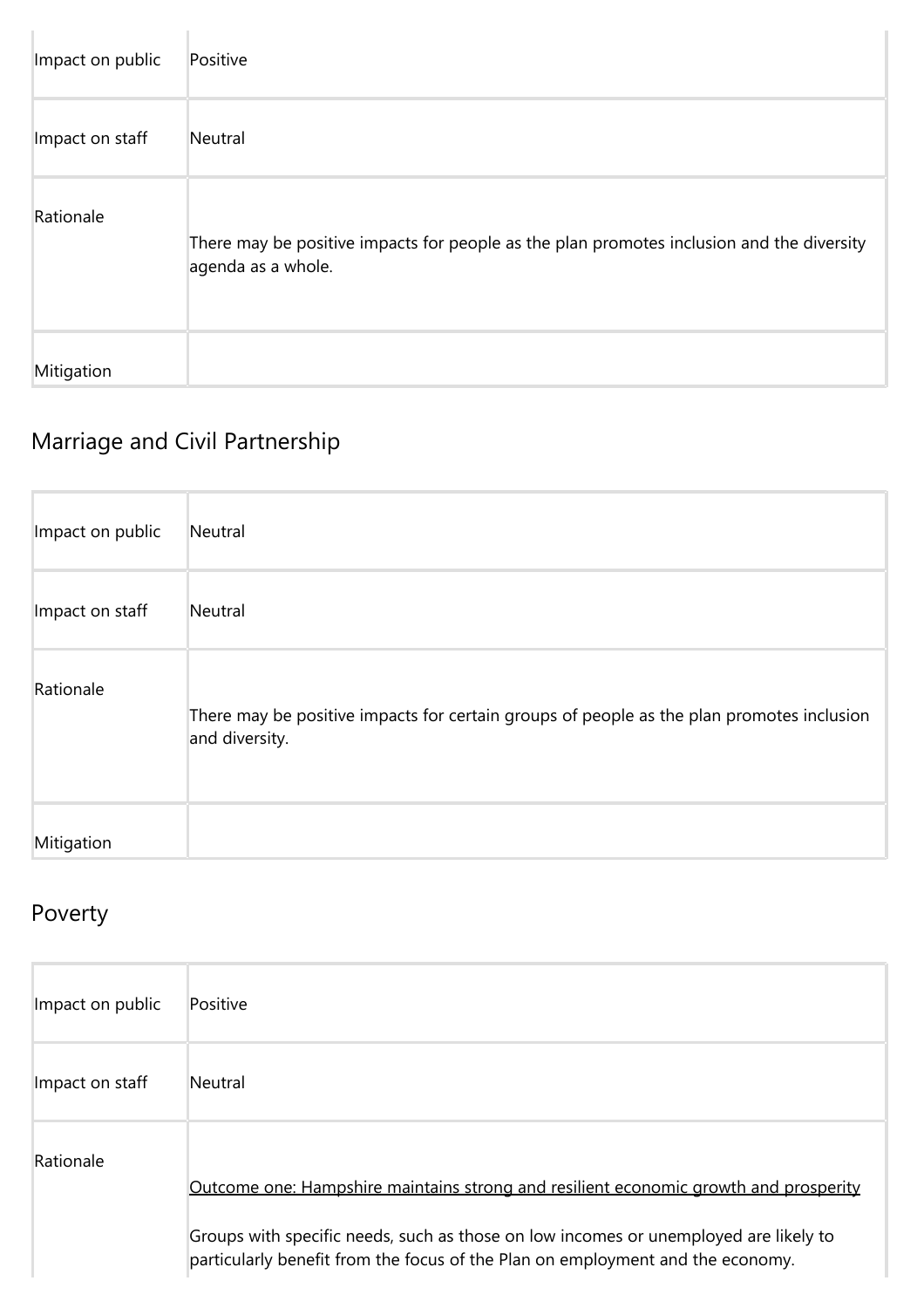|            | Outcome two: People in Hampshire live safe, healthy and independent lives                                                                                                                                                         |
|------------|-----------------------------------------------------------------------------------------------------------------------------------------------------------------------------------------------------------------------------------|
|            | The focus on supporting children to have the best start in life, closing the educational<br>attainment gap and ensuring fair access to services will all benefit people living on low<br>incomes.                                 |
|            | Outcome three: People in Hampshire enjoy a rich and diverse environment                                                                                                                                                           |
|            | The focus on promoting a sustainable and more resilient transport network may be of<br>benefit to people living on low incomes or unemployed.                                                                                     |
|            | Outcome four: People in Hampshire enjoy being part of strong, inclusive, resilient<br>communities                                                                                                                                 |
|            | Those living on lower incomes will benefit from the focus on tackling social and health<br>inequalities.                                                                                                                          |
|            | The Council's commitment to exploiting digital innovation in the development and delivery<br>of its services may make it more difficult for residents who do not have access to the<br>internet to fully engage with the council. |
|            | <b>Mitigation:</b>                                                                                                                                                                                                                |
|            | Alternative versions of the Strategic Plan and policies and documents related to it will be<br>available if requested, as per corporate quidelines.                                                                               |
|            | It will continue to be possible to contact and arrange delivery of services by methods other<br>than digital, enabling residents without internet access to access the support they require.                                      |
| Mitigation |                                                                                                                                                                                                                                   |
|            |                                                                                                                                                                                                                                   |

# Rurality

| Impact on public | Positive                                                                                                                                                                                                                                                                                                                      |
|------------------|-------------------------------------------------------------------------------------------------------------------------------------------------------------------------------------------------------------------------------------------------------------------------------------------------------------------------------|
| Impact on staff  | Neutral                                                                                                                                                                                                                                                                                                                       |
| Rationale        | Rural residents may benefit from the plan as it promotes Hampshire's natural capital and<br>aims to support people to enjoy our countryside, it focuses on the development of<br>digitalisation and includes plans for developing a more resilient transport network, as well as<br>valuing both rural and urban communities. |